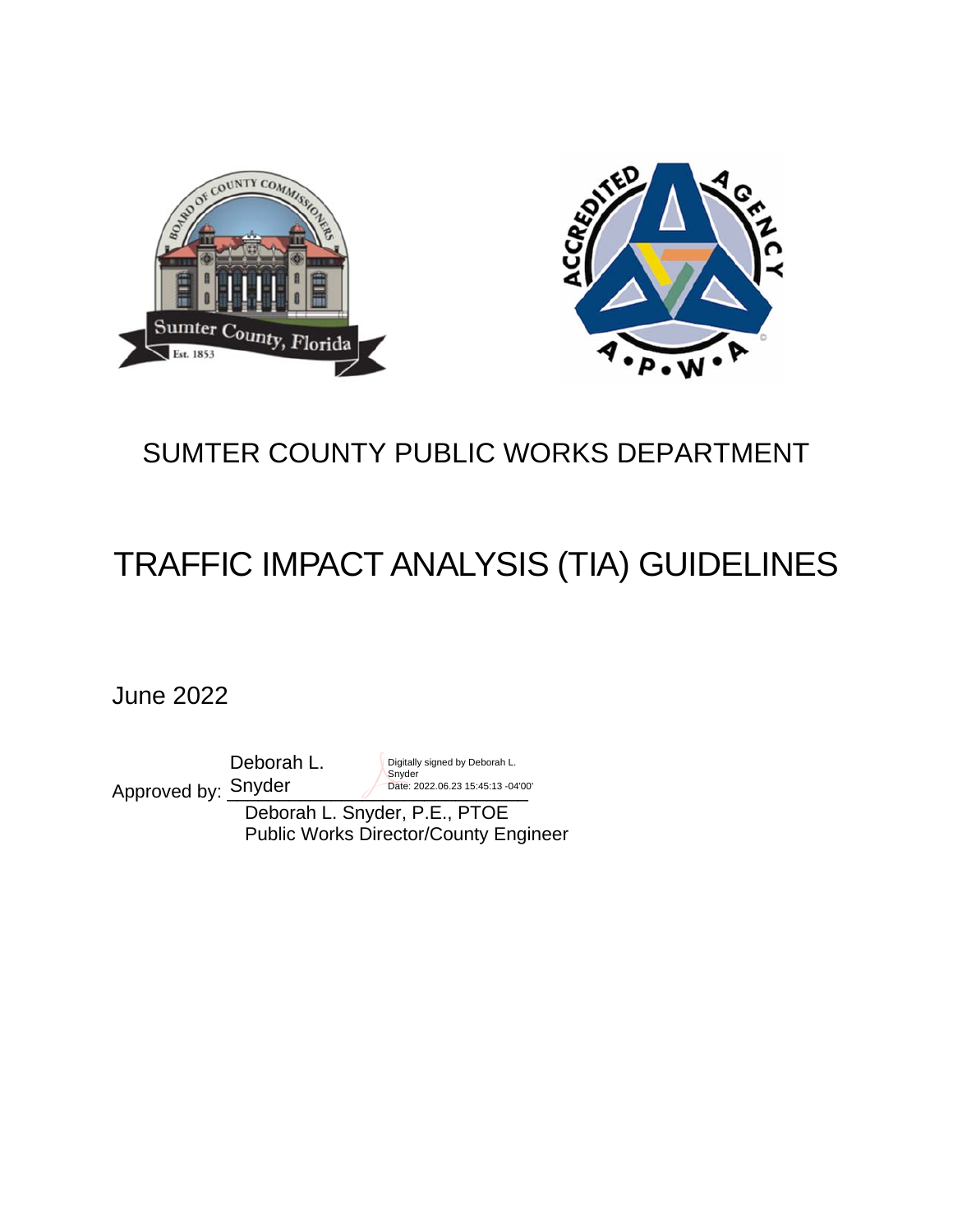## **Table of Contents**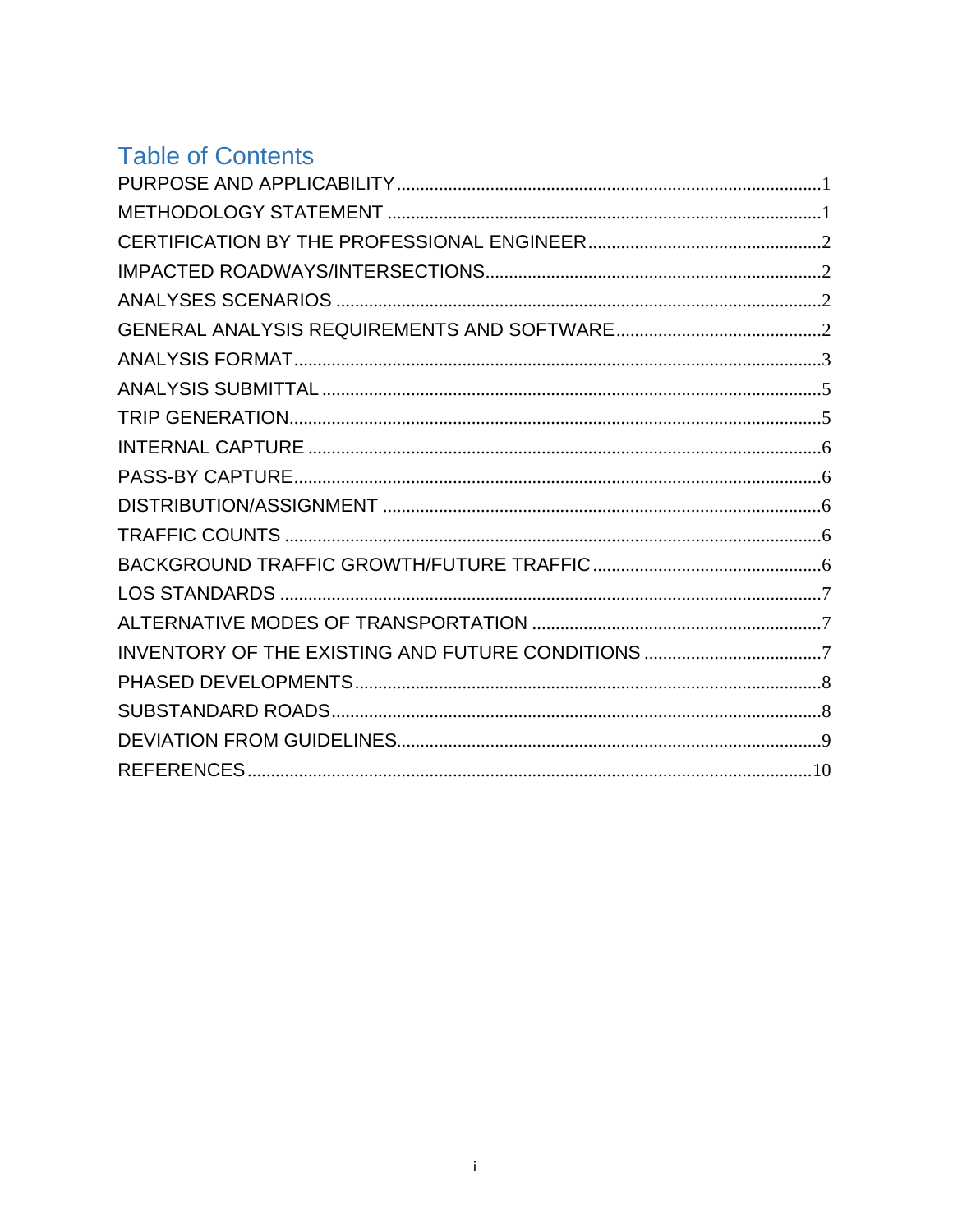## PURPOSE AND APPLICABILITY

The purpose of the Traffic Impact Analysis (TIA) is to identify the potential traffic impacts of new development on the transportation system and to develop mitigation strategies to offset those impacts according to the methodologies and provisions as described herein. These guidelines apply to all new development within Sumter County, including its municipalities, submitting building and site plans for review. The TIA requirement applies to previously approved developments that are over five-years-old, changing land uses within the site plan, or extending the build-out date from a previously approved TIA. Unless otherwise required by the County Administrator or designee, a TIA, as it relates to a substandard roadway section, shall not be required for any single development generating less than 50 average daily trips, as per the *Trip Generation Manual,* 11th edition, as published by the Institute of Transportation Engineers (ITE). The following thresholds will determine the level of study that will need to be performed depending on the number of trips a development produces:

- 1. Applicants proposing developments that generate 50 but less than or equal to 1,000 average daily trips (ADT), according to the ITE *Trip Generation Manual,* current edition, must perform a Minor TIA.
- 2. A Major TIA shall be required for all proposed developments generating more than 1,000 ADT, as per the ITE *Trip Generation Manual,* current edition.

For purposes of this section, a "single development" shall include any development, parcel of land, lot, and tract, and contiguous or nearby developments, parcels, lots, or tracts that are:

- 1. Developed by the same or a related development or landowner;
- 2. Developed as part of the same zoning plan, preliminary plan, preliminary site plan, plat, or other unified or common plan of development.

These guidelines are in addition to the requirements of the access management regulations. In the event of any conflict between these guidelines and such regulations, the more stringent requirements shall apply.

## METHODOLOGY STATEMENT

Before conducting a Major TIA, a methodology statement shall be prepared by the applicant, the applicant's representative, or the applicant's engineer/consultant and submitted for review and approval by the County. Before conducting a Minor TIA, the applicant, the applicant's representative, or the applicant's engineer/consultant shall seek confirmation from County staff on the need for a methodology statement. The purpose of the methodology statement is to establish agreed-upon methodologies and assumptions before the start of the TIA. A methodology statement shall be prepared using the guidelines provided in the following paragraphs. The methodology statement will be first reviewed by County staff, if necessary, through a methodology meeting with the applicant and or the applicant's consultant. The applicant's consultant will then revise the statement based upon agreed-upon methodologies. The applicant shall ensure the consultant does not prepare a TIA without a methodology statement approved by the appropriate County representative.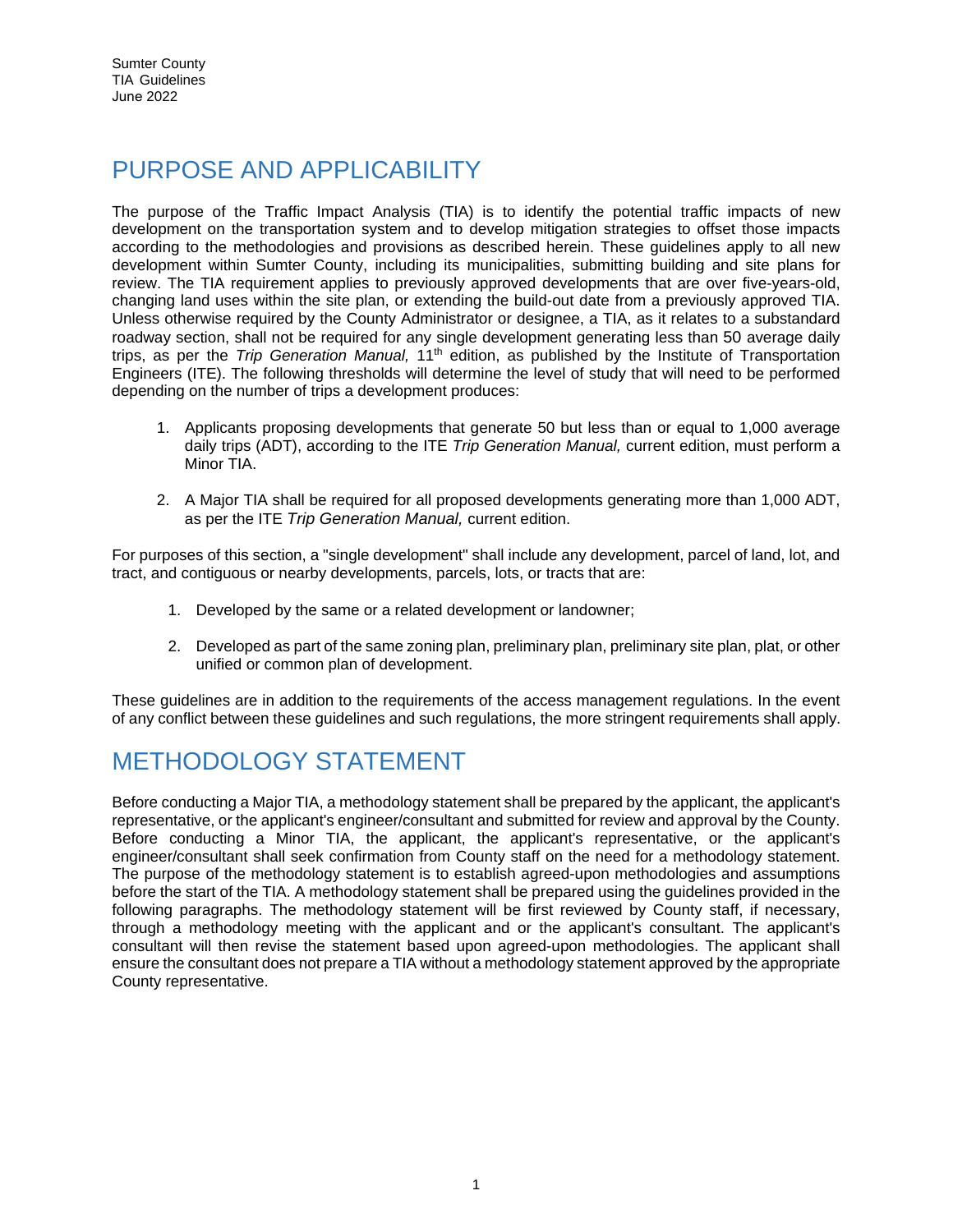#### CERTIFICATION BY THE PROFESSIONAL ENGINEER

A certification page shall be provided in the TIA, which must include the professional engineer's signature, seal, current registration number in the State of Florida, and a statement that the professional engineer is trained in traffic engineering and was responsible for and in charge of the TIA preparation.

#### IMPACTED ROADWAYS/INTERSECTIONS

- 1. The roadway, which abuts the development, shall be analyzed for Level of Service (LOS) as per the *Sumter County Unified Comprehensive Plan'*s Adopted Levels of Service Standards for all three TIA types as defined in the "PURPOSE AND APPLICABILITY" section of these guidelines.
- 2. Major intersections (all signalized intersections and/or unsignalized intersections of major roadways) that are part of the impacted roadways, major intersections that are within 1,320 feet of the site access, and all site-access intersections are considered impacted.
- 3. Roadway segments outside of abutting roadway in which the projected and distributed traffic is greater than three percent of the Generalized Peak Hour Two-Way Maximum Service Volume or more than 70 peak hour two-way trips. The use of the Florida Department of Transportation's (FDOT's) Generalized LOS Tables is permitted.

The only difference between a Minor TIA and a Major TIA is that in a Minor TIA, item 3. above does not apply unless otherwise directed by County staff.

## ANALYSES SCENARIOS

- 1. The existing scenario is defined as the analysis of existing traffic on the existing plus committed  $(E + C)$  roadway network. The  $E + C$  network is defined as all the existing roads, plus all the improvements that are funded for construction within the first three years of the local government's or the FDOT's adopted Transportation Improvement Programs.
- 2. The future scenario is defined as the analysis of background traffic (existing traffic grown to the build-out year) plus the project's traffic on the  $E + C$  network.
- 3. The base scenario is defined as the analysis of the background traffic on the  $E + C$  network. (This scenario will not be required if no mitigation is required as the result of the future scenario analysis.)
- 4. Future scenario with mitigation is defined as the analysis of background traffic, plus project traffic on the  $E + C$  network with the inclusion of any improvements that are required for mitigation of the planned development. (This scenario will not be required if no mitigation is required as the result of the future scenario analysis.)

#### GENERAL ANALYSIS REQUIREMENTS AND SOFTWARE

- 1. LOS and turn-lane length analysis (in accordance with the County's access management standards) are required for all site-access intersections and the first major impacted intersection from the site-access driveways not exceeding one mile along the major road.
- 2. Road analysis sections shall be developed based on acceptable engineering/planning practices. The operating LOS will be evaluated based on the entire "ANALYSIS SCENARIOS" Section of these guidelines.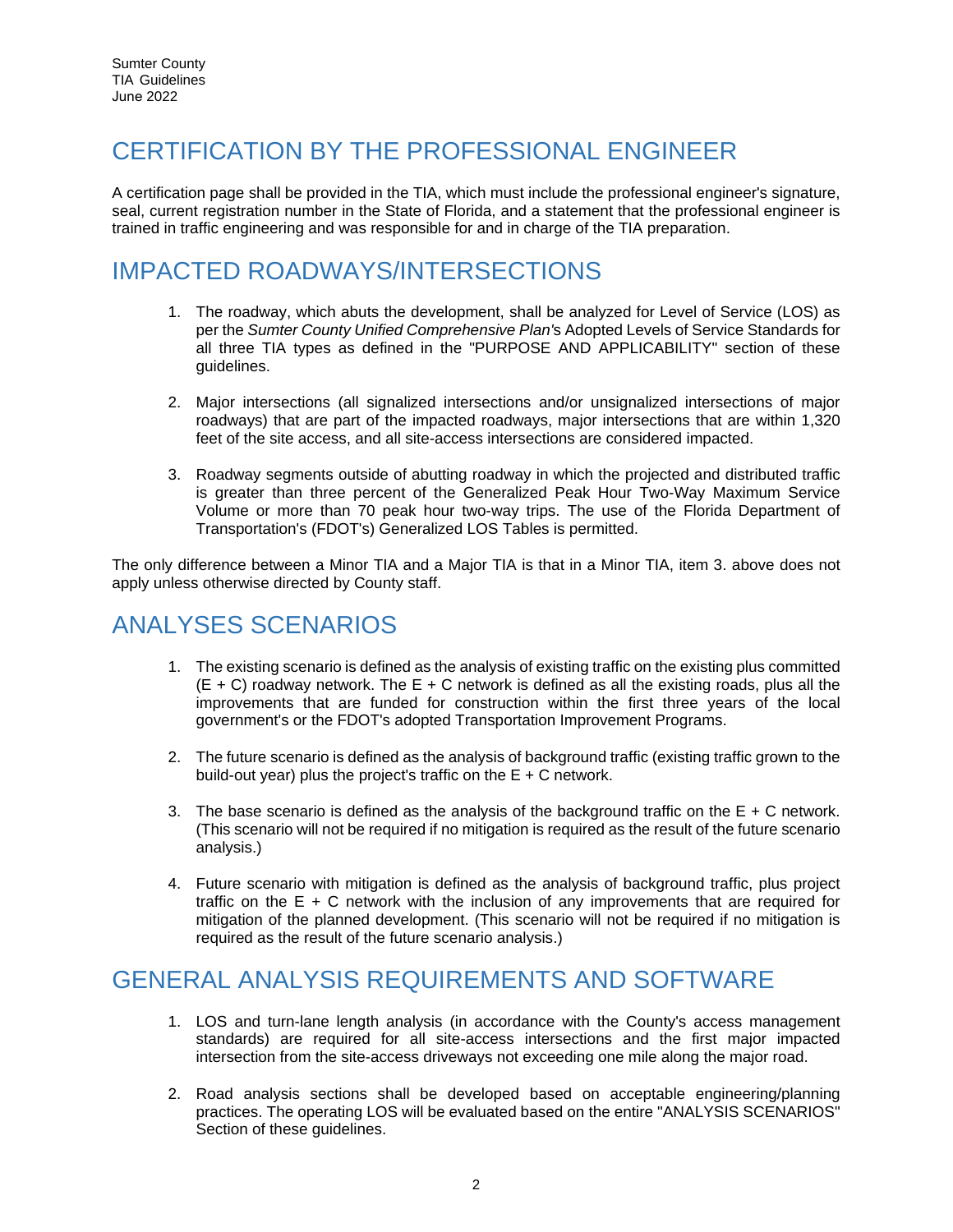- 3. All analyses shall be performed for conditions during the AM and PM peak hours unless otherwise required by the County Administrator or designee. Other time periods may be requested in conjunction with the methodology or first TIA review.
- 4. Use of the analysis software is allowed per the following:
	- a. The latest version of *Highway Capacity Software* (HCS) is the preferred software for analyzing the delay and the LOS at unsignalized intersections.
	- b. For all signalized intersections, the latest version of Synchro software should be utilized, unless otherwise approved by County staff.
	- c. An electronic copy of the analysis files shall be provided.
	- d. Other analysis software may be used if requested by the applicant and approved by the County.
	- e. The input data to the software shall be field verified and provided in the report, including, but not limited to:
		- i. Geometry, including lane widths and turn-lane lengths.
		- ii. Heavy vehicle factor or two percent if data is not available.
		- iii. Directional factor (D Factor)
		- iv. Peak-hour factor (PHF)
		- v. Existing signal timing and phasing (can be obtained from the County). The existing signal timing, including its maximum and minimum settings, shall not be changed. Any timing change outside of the minimum and maximum setting may be presented to the County for approval as part of the mitigation strategy.
		- vi. Segment lengths.
	- f. For road segment analysis, the use of the FDOT's Generalized LOS Tables is the preferred method, and the following information shall be provided in a separate table.
		- i. Class of roadway (interrupted or uninterrupted)
		- ii. County, City, or State maintained.
		- iii. Area type.
		- iv. Signal density.
		- v. Class of roadway (interrupted or uninterrupted)
		- vi. LOS standard.
	- g. Other parameters that govern the roadway/intersection capacity analysis shall be based on the parameters described in the latest version of the *Highway Capacity Manual,* as published by the Transportation Research Board (TRB)*.*

#### ANALYSIS FORMAT

The general TIA format shall follow the outline below unless approved otherwise by County staff:

- 1. Letter of transmittal;
- 2. Title page;
- 3. Table of contents to include, sections, list of figures, list of tables, and list of appendices;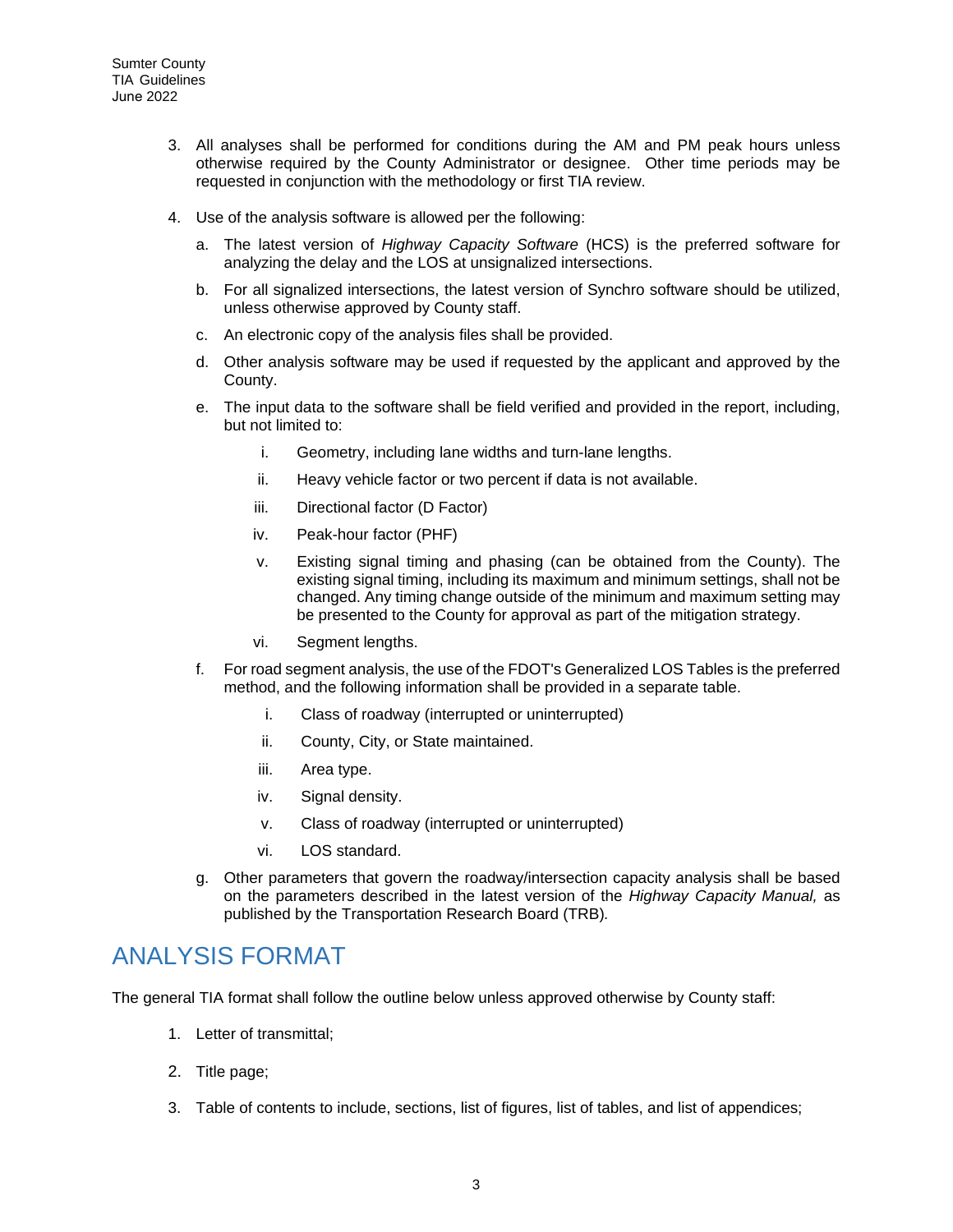- 4. Provide page numbers for the entire report, including the appendices;
- 5. Introduction which includes description and location of the proposed development, current and proposed zoning (if applicable), size of the project, notes or minutes from the pre-application conference and summary of the agreed-upon methodologies;
- 6. Description of the existing LOS conditions for the peak hour which includes existing traffic volumes and roadway characteristics for all segments within the study area;
- 7. Description of future conditions for the peak hour, which includes the following information:
	- a. Background traffic growth and future traffic shall be based on the following:
		- i. The calculation of background traffic will be done using growth rates as based on historical trends in Sumter County for the respective roadways as agreed to in the methodology.
		- ii. The analysis will be documented and provided to the County in an electronic format or other formats as approved by the County.
		- iii. Traffic analyses shall be reviewed for reasonableness and consistency with the agreed-upon methodology by the applicant before submittal.
	- b. Trip generation estimate from ITE's *Trip Generation Manual*, current edition, or alternative method approved or provided by County staff;
	- c. Percent new trips and internal capture estimates;
	- d. Traffic distribution and assignment methodology;
	- e. Area of influence (determination of road segments to be included in the study network);
	- f. Impacted segments traffic volumes (peak and off-peak directions);
	- g. All analyses shall evaluate conditions during the PM peak hour. Other time periods or AM analysis may be requested in conjunction with the first sufficiency review;
	- h. Intersection analysis (required when the approach links are operating at 90% or more of the Level of Service C Peak Hour Two-Way Generalized Maximum Service Volume) or more than 70 peak hour two-way trips; and
	- i. Roadway analysis (required if the total traffic on an impacted roadway segment consumes 90 percent or more of the Level of Service C Peak Hour Generalized Capacity or if the project traffic consumes equal to or greater than 3 percent of the LOS "C" Peak Hour Two-Way Generalized Maximum Service Volume or more than 70 peak hour two-way trips;
- 8. Summary of all recommended necessary improvements to mitigate the development's adverse capacity impacts to the roadway network. (All developments adversely impacting the roadway network shall include at least one recommended capacity improvement.);
- 9. Internal site circulation and access needs;
- 10. P.E. certification page
- 11. An appendix which includes:
	- a. Traffic count data;
	- b. Trip generation with internal and pass-by capture worksheets;
	- c. Trip distribution and assignment worksheets;
	- d. Intersection capacity analysis worksheets;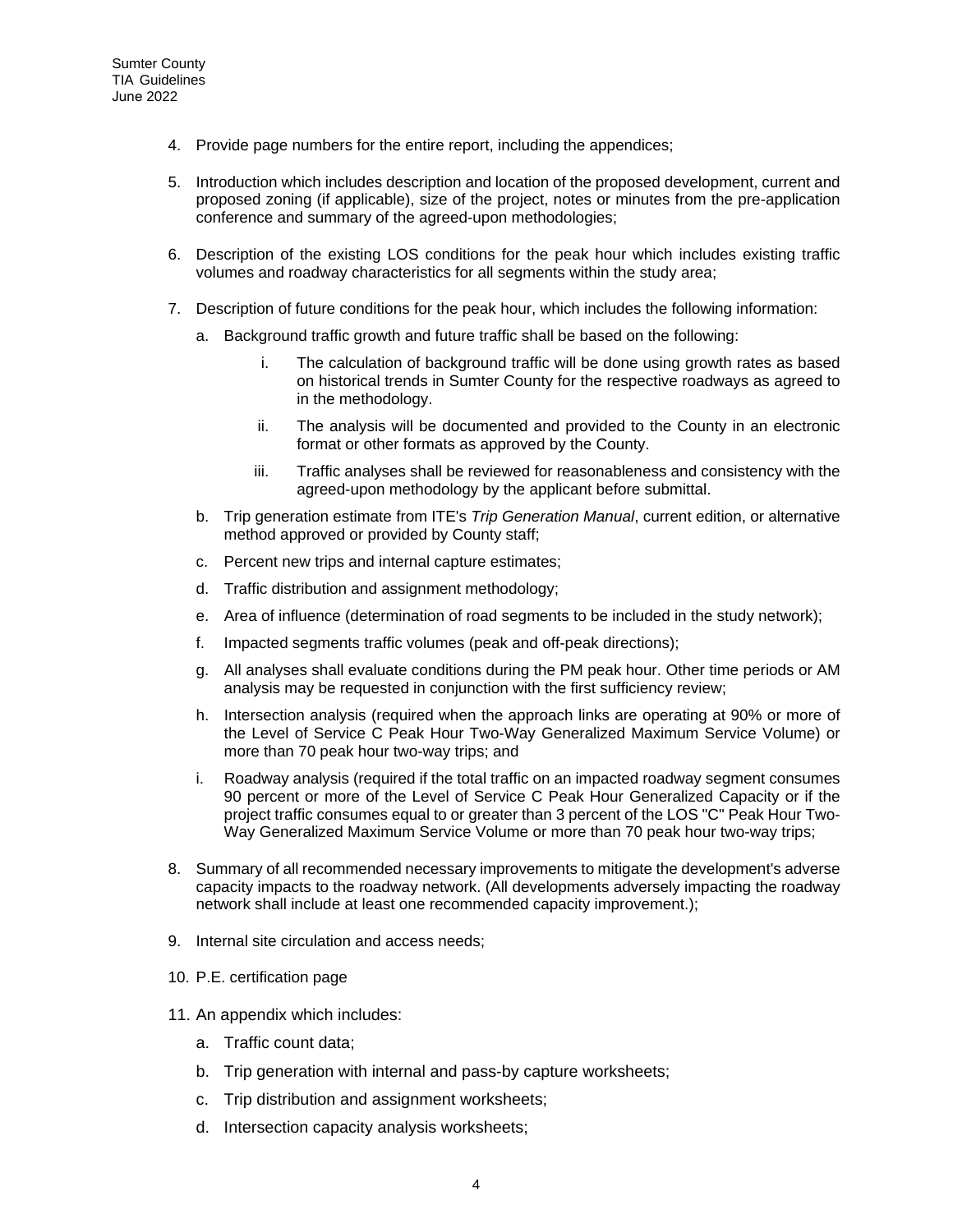- e. Link capacity analysis worksheets;
- f. Computerized modeling documentation; and
- g. Any other relevant analysis worksheets.

## ANALYSIS SUBMITTAL

The following files shall be submitted electronically unless specified otherwise by County staff:

- 1. Report Content
	- a. Complete TIA Report in pdf format
	- b. Complete TIA Report in an editable text format
	- c. Study area (map)
	- d. Description of proposed land uses
	- e. Site location relative to surrounding roadway network (map)
	- f. Proposed build-out schedule
- 2. Model Forecasts
	- a. Alternatives (Label all alternative model forecasts)
- 3. Worksheets
	- a. Trip generation (Excel file or *ITE TripGen* Web-based App)
	- b. Trip distribution and assignment (Excel file)
- 4. Raw Data
	- a. Count data
	- b. Turning movement count data
	- c. Signal timing data
	- d. Signal warrant data, if applicable
	- e. Summary tables
- 5. Level of Service Data
	- a. *Highway Capacity Software* (HCS) files
	- b. Synchro files
	- c. Other data

#### TRIP GENERATION

The trips from/to the site shall be estimated using the latest ITE *Trip Generation Manual* or other rates as requested and approved by the County.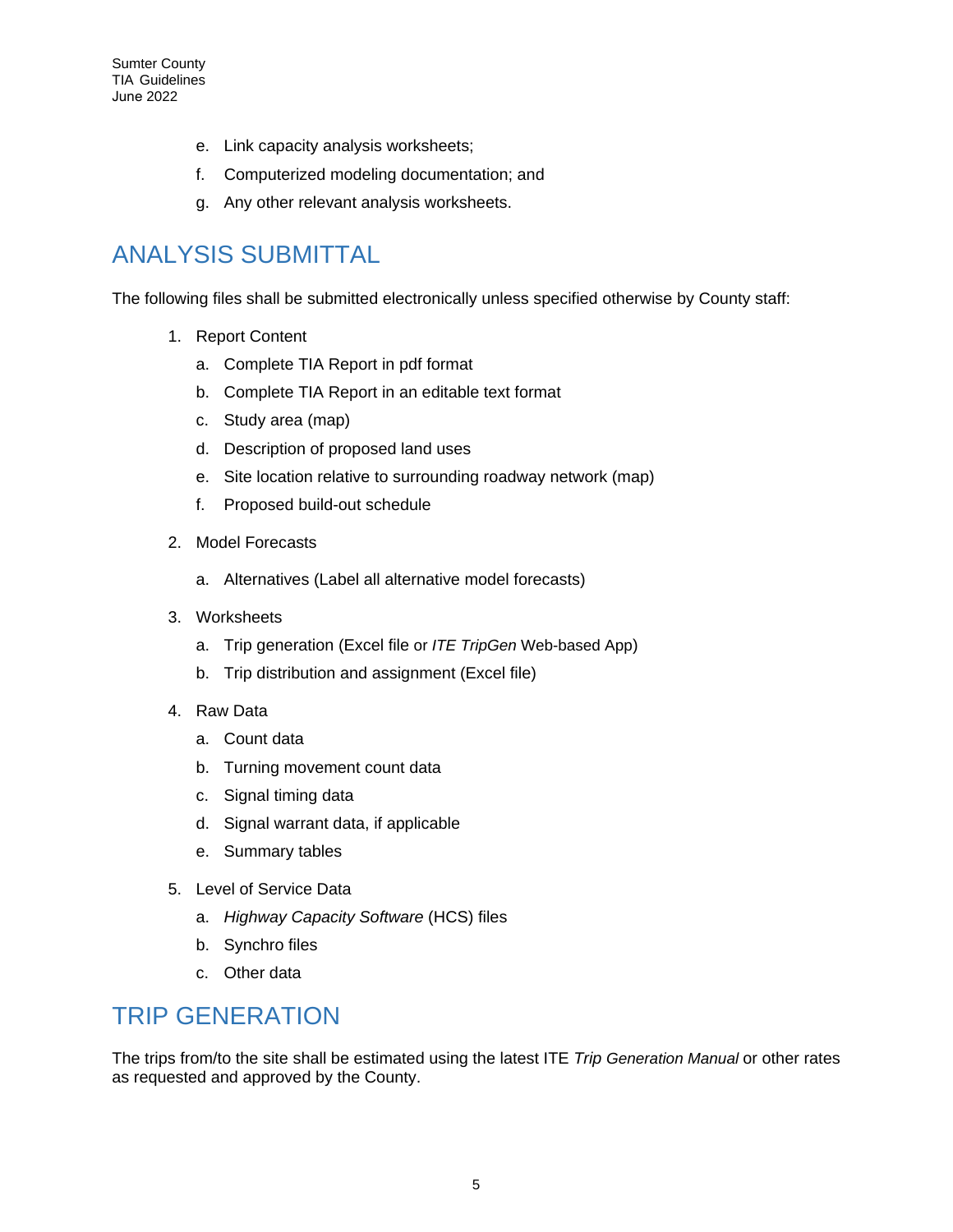## INTERNAL CAPTURE

Internal capture is allowed per ITE acceptable methodologies. However, in no case will an internal capture rate of more than **20%** of applicable land use codes be acceptable, unless the County approves a higher internal-capture percentage based on valid documentation.

## PASS-BY CAPTURE

A pass-by factor may reduce the trip generation of the project to account for the project traffic that is already traveling on the adjacent roadway. The total pass-by trips shall not exceed **20%** of the applicable trips generated. Pass-by estimation shall be based on ITE methodologies or other methodologies that may be approved by Sumter County. In the analysis of the site-access intersections with major roads, the pass-by trips shall be included and separately identified.

#### DISTRIBUTION/ASSIGNMENT

The latest, adopted, Sumter County Standard Model (Lake-Sumter Metropolitan Planning Organization (MPO) Model) is acceptable in determining the trip distribution percentages and trip assignments. The results of the model will be reviewed by County staff for reasonableness to ensure the existing and future travel patterns are correctly simulated. Manual trip distribution and assignment may also be acceptable as long as it is reviewed and approved by County staff at the pre-application conference, is listed in the approved methodology, and logically replicates the existing and future travel patterns.

#### TRAFFIC COUNTS

All counts shall be conducted based on acceptable engineering standards. Raw turning movement counts (TMCs), and daily counts (minimum 24-hours maximum of 48 hours) shall be provided for all the intersections and road segments that are being analyzed. The raw counts shall be factored based on the FDOT's peak-season adjustment factors for specific roadways or the general Sumter County peak season factors. Before approval of the methodology statement, other peak-season adjustment factors or adjustment methodologies that may result in different peak-season adjustment factors may be requested at the discretion of the County. Traffic counts at appropriate locations shall be provided for segment analysis using the FDOT procedures. The segment traffic counts at mid-blocks shall be checked against TMCs at near intersections. In general, the mid-block counts and TMCs shall not be significantly different unless the difference can logically be explained. Approved FDOT or County-maintained counts may be used if they are less than one year old in the high growth areas. New counts will be requested if there are recent improvements to the transportation system that may cause significant traffic diversions. Counts more than one-year-old will not be accepted unless otherwise approved by County staff. The counts should be performed mid-week (Tuesday through Thursday) but no earlier than noon on Mondays and no later than noon on Fridays unless County staff recommends other times.

## BACKGROUND TRAFFIC GROWTH/FUTURE TRAFFIC

A growth factor shall increase the existing traffic counts up to the project's build-out date (shall be reasonably specified) to account for increases in existing traffic due to other approved developments. The estimation of the background traffic-growth rate and background traffic shall be based on the following:

- 1. Historical growth rates using historical data shall be used. County staff may allow alternative methods for developing background growth, including:
	- a. The growth/future traffic on committed roads that do not currently exist shall be based on the latest adopted model.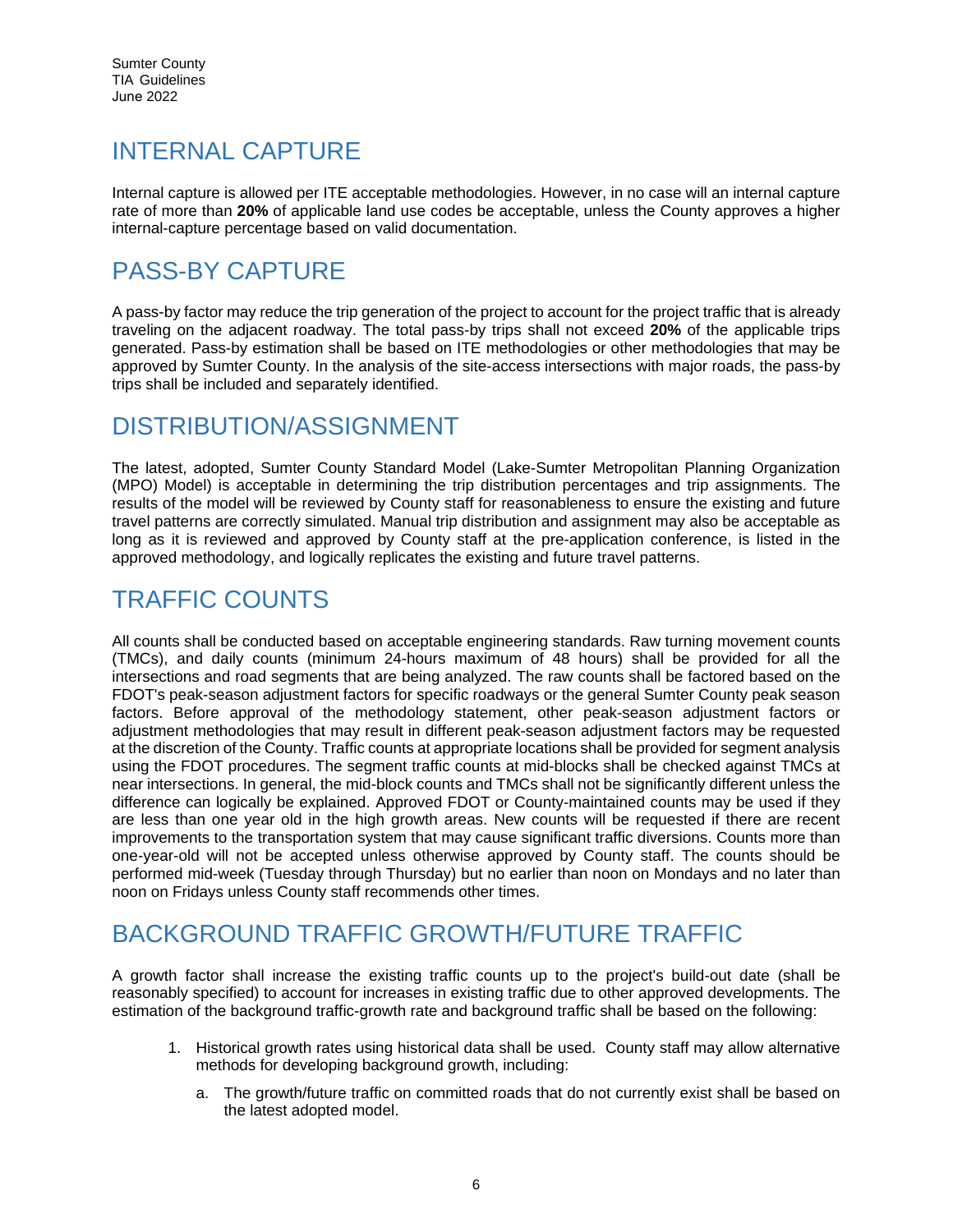- b. If the County model is used, the traffic growth rate for existing roads shall be based on the growth rate as determined by comparing the most recent, validated year, model volume to the future model volume. The future model volume is determined by applying the project's build-out year, socioeconomic data to the committed network. The build-out year, socioeconomic data may be obtained by interpolating between the MPO's or the County's adopted validated model year and the adopted interim or future year, socioeconomic data.
- c. The socioeconomic data of the model shall reasonably represent, if appropriate, the recently approved developments in the vicinity of the project as approved by the County during the methodology process.
- d. Under no circumstances is a negative growth rate allowed. Minimum, annual growth rates in all cases shall be one-percent unless otherwise approved by the County.
- e. The assumed growth rate for each impacted roadway segment shall be presented in a table.

## LOS STANDARDS

The LOS standards for all major road segments shall be consistent with the letter standards per the FDOT's latest *Quality/Level of Service (Q/LOS) Handbook* and the latest version of the adopted *Sumter County Unified Comprehensive Plan*. No growth multiplier or adjusted service capacities shall be allowed.

## ALTERNATIVE MODES OF TRANSPORTATION**:**

Evaluation of alternate modes of transportation such as golf carts, bicycles, sidewalks for pedestrians, etc. must be included, and such professional conclusions or recommendations must rest upon accepted methodology and/or studies.

## INVENTORY OF THE EXISTING AND FUTURE CONDITIONS

At a minimum, the following additional information shall be provided:

- 1. Build-out date of the project (must be a reasonable date based on the size of the project, but not less than two years from the date the TIA is submitted).
- 2. The geometry, speed limit, and the LOS standard of all the existing roadways and intersections and committed intersection and roadway improvement projects within and near the study area.
- 3. Existing vehicle counts and classifications.
- 4. Graphic presentation of the project's proposed access locations, types, and internal roads with connections to the County's vision/build-out or long-range plan of roadways. The graphic shall also cover the area beyond the boundary of the project to include all the external, major roadways and existing or future, access points, and types of developments surrounding the project.
- 5. Pavement marking plans/concept plans of roadways that provide direct access to the project and have completed or are undergoing design or route study phase, if available.
- 6. Graphic presentation of the project, traffic-percent distribution, and total background and project traffic assignments.
- 7. Inventory of existing or committed, traffic-control devices.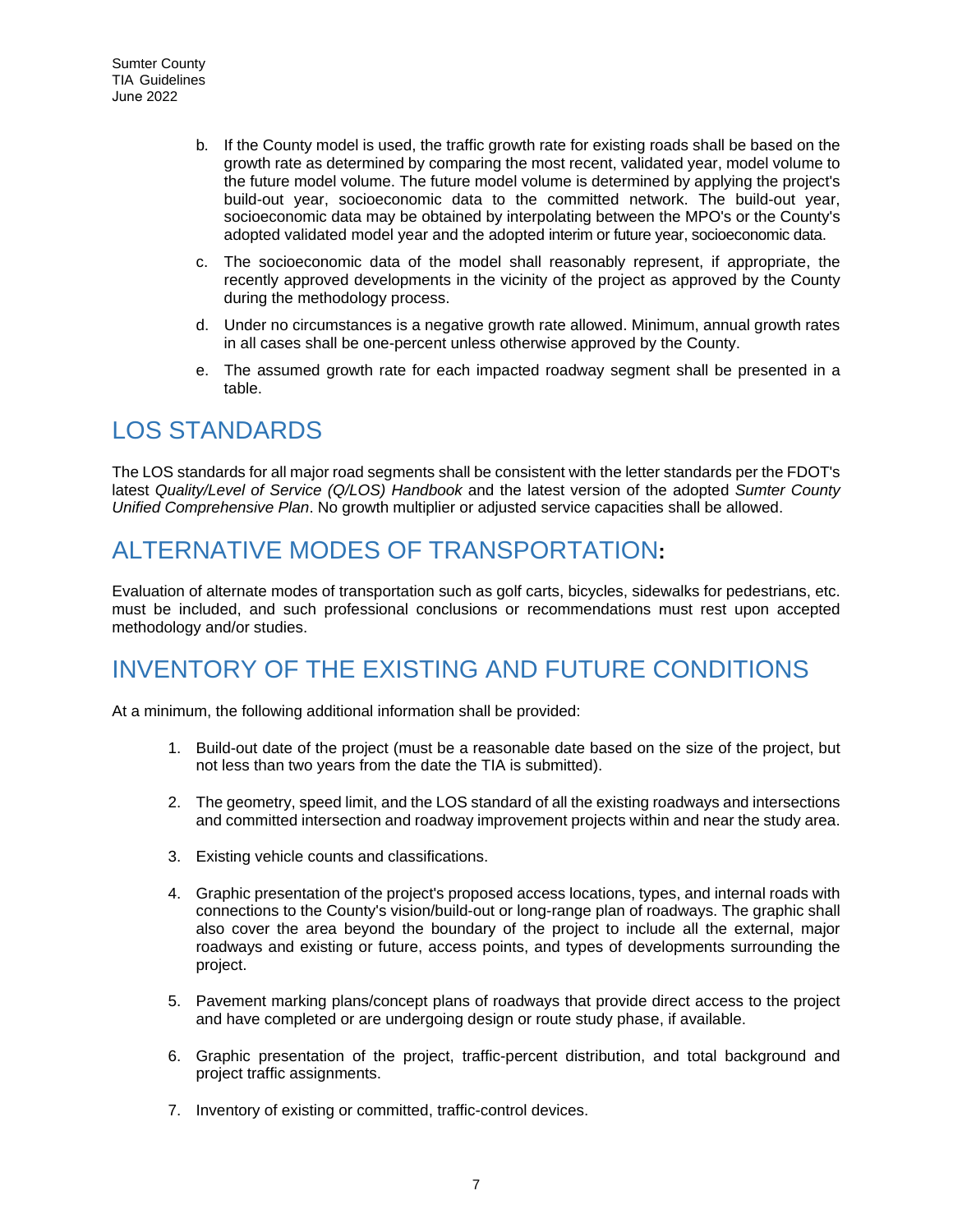#### PHASED DEVELOPMENTS

The trip generation estimate shall consider the total traffic generation of the accumulative development (including traffic from previously developed or approved phases) for purposes of study network identification.

For purposes of evaluating mitigation needs, only the impacts of the traffic above and beyond the traffic from the previously developed uses or prior approved phases (where mitigation is already accomplished following the TIA guidelines) need to be mitigated.

#### SUBSTANDARD ROADS

Sumter County acknowledges that some County/City maintained local roadways (of lesser classification than arterial or collector) were not originally constructed nor designed to standards that will accommodate substantially increased traffic volumes generated from a planned development(s) (i.e., residential subdivisions, commercial, industrial, etc.). In studying the impact of new planned developments on the local roadway infrastructure, the following must be evaluated by a P.E. to determine if the local roadway can accommodate the future traffic:

- 1. Pavement width/condition
- 2. Typical Section
- 3. Available right-of-way
- 4. Shoulders
- 5. Side slopes
- 6. Drainage
- 7. Signing and pavement markings
- 8. Traffic signalization, if applicable
- 9. Side slopes
- 10. Clear zone, etc.

The P.E. must present the improvements necessary to assure that the physical conditions of the roadway meet standards detailed in the latest edition of FDOT's *Manual of Uniform Minimum Standards for Design, Construction, and Maintenance for Streets and Highways* (a.k.a. *The Florida Greenbook*.)

The minimum pavement design structural numbers (S.N.) to be utilized for this analysis are as follows:

- 1. Local Roadways SN = 2.75;
- 2. Subdivision Collector SN = 3.00;
- 3. Collector SN = 3.00;
- 4. Arterial  $SN = 4.00$ .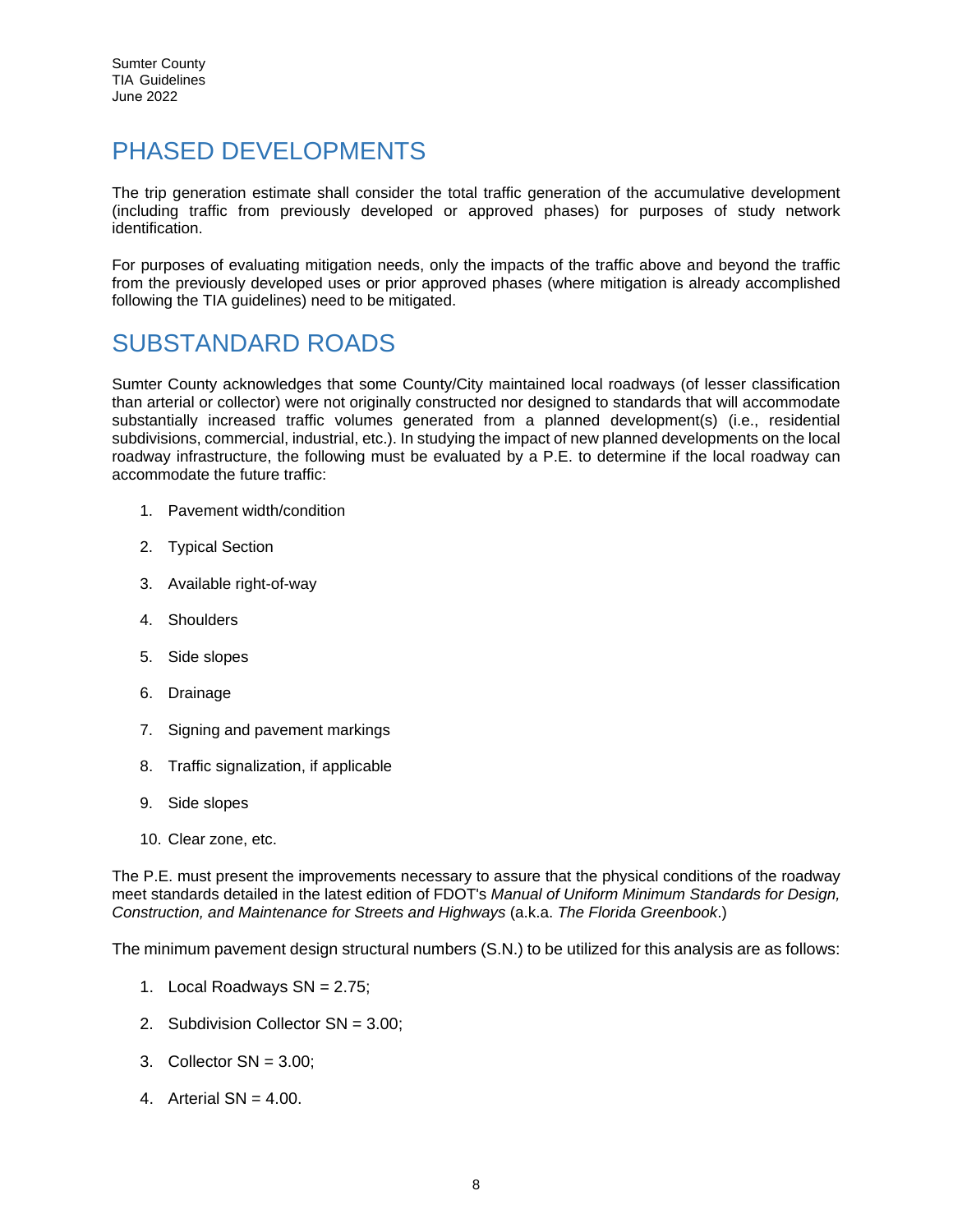Improvements deemed necessary to bring the County/City maintained roadway(s) to the appropriate minimum conditions will not be the responsibility of the developer, unless capacity improvements are identified withinin the substandard section.

## DEVIATION FROM GUIDELINES

Except where the preceding guidelines specifically allow for deviation or variance by the County or the Land Development Code, the previous guidelines may only be varied in accordance with approval by the County Administrator or his designee.

*The remainder of this page intentionally left blank.*